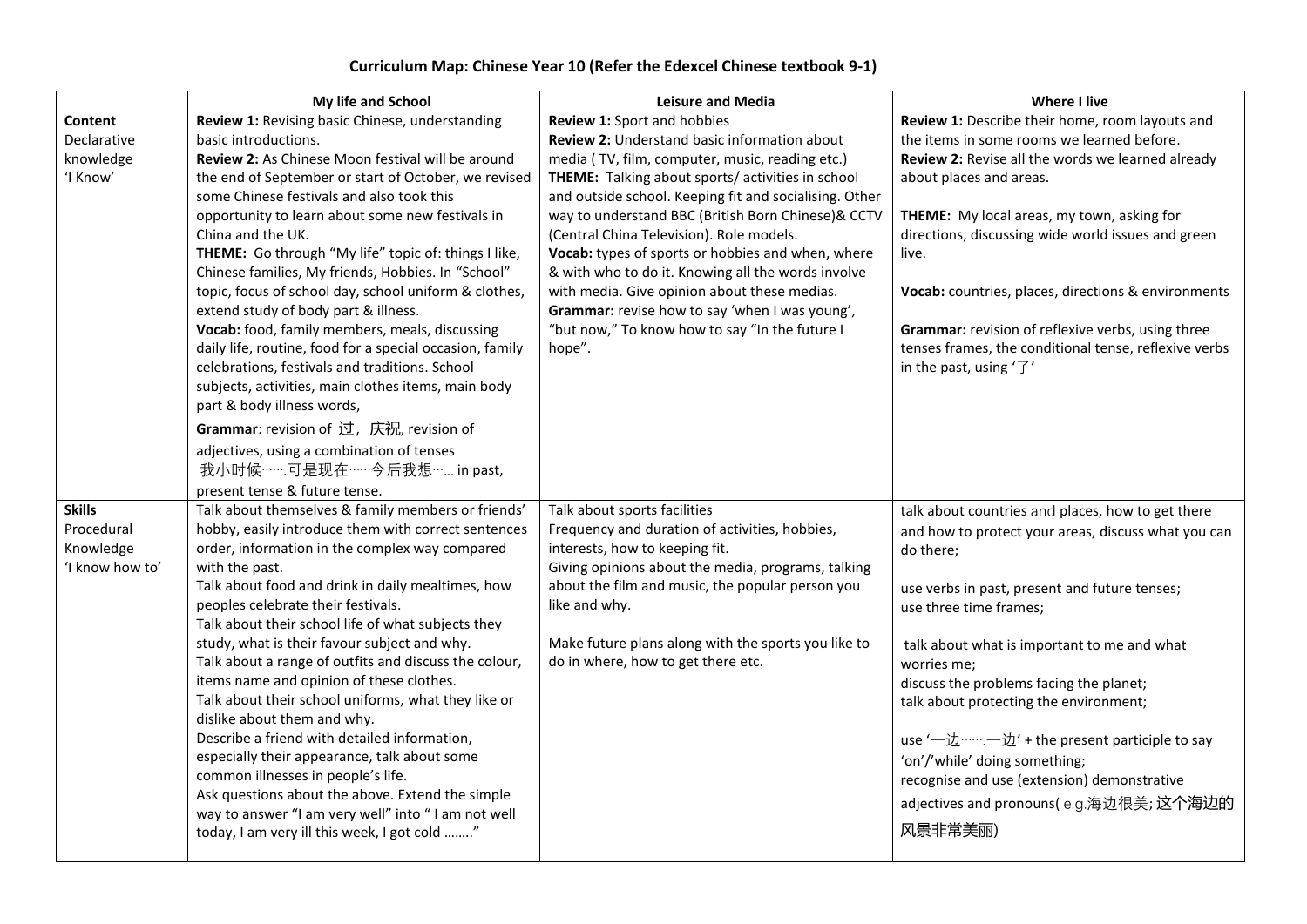| <b>Strategies</b>        | use formal or informal language when talking to                                                                                                                                                                                                                           | use the same words "在" for 'in' "on" "at" "be";                                                  | Use the words "should, because, important" during                                    |  |  |
|--------------------------|---------------------------------------------------------------------------------------------------------------------------------------------------------------------------------------------------------------------------------------------------------------------------|--------------------------------------------------------------------------------------------------|--------------------------------------------------------------------------------------|--|--|
| Conditional<br>Knowledge | some Chinese friend;                                                                                                                                                                                                                                                      | choose the right negative expression;<br>use the future or the near future tense                 | this topic as much as you can.                                                       |  |  |
| 'I know when to'         |                                                                                                                                                                                                                                                                           |                                                                                                  |                                                                                      |  |  |
| <b>Key Questions</b>     | 说说你和你的家人好吗?                                                                                                                                                                                                                                                               | 你的爱好是什么?                                                                                         | 你住在哪里?                                                                               |  |  |
|                          | 你的爱好是什么?                                                                                                                                                                                                                                                                  | 你最喜欢什么运动?为什么?                                                                                    | 你喜欢城市还是山区?                                                                           |  |  |
|                          | 你什么时候去…….?                                                                                                                                                                                                                                                                | 你觉得很瘦好不好?                                                                                        | 你觉得住在海边好不好?                                                                          |  |  |
|                          | 你喜欢什么节日?                                                                                                                                                                                                                                                                  | 你觉得自己很健康吗?                                                                                       | 你怎么去电影院?                                                                             |  |  |
|                          | 过………的时候人们喜欢做什么?                                                                                                                                                                                                                                                           | 你什么时候去运动中心…….?                                                                                   | 你常常去饭店吃饭吗?                                                                           |  |  |
|                          | 你最喜欢穿什么衣服?                                                                                                                                                                                                                                                                | 你喜欢在家做运动还是去体育场做运动?<br>你喜欢在电视上看电影还是去电影院看电影?                                                       |                                                                                      |  |  |
|                          | 你喜欢穿校服吗?为什么?                                                                                                                                                                                                                                                              |                                                                                                  | 请问,怎么去书店?                                                                            |  |  |
|                          | 描述一下你的好朋友, 好吗?                                                                                                                                                                                                                                                            |                                                                                                  | 你怎么保护动物?                                                                             |  |  |
|                          | 你今天怎么样?                                                                                                                                                                                                                                                                   | 你最喜欢的名人是谁?                                                                                       | 你也没有浪费水和电?                                                                           |  |  |
|                          | 你是不是不舒服?                                                                                                                                                                                                                                                                  | 你觉得常常玩游戏/玩手机好不好?                                                                                 | 你觉得人们应该节约用水和用电吗?                                                                     |  |  |
|                          | 你今天有几节课?<br>你今天有什么课?                                                                                                                                                                                                                                                      |                                                                                                  | 你家有没有回收旧东西?                                                                          |  |  |
|                          | 你最喜欢什么科目?为什么?                                                                                                                                                                                                                                                             |                                                                                                  | 你家回收什么旧东西?                                                                           |  |  |
| Assessment               | GCSE Written Assessment (80-90 words)                                                                                                                                                                                                                                     | GCSE Listening, reading and translation assessment                                               | Year 10 PPE                                                                          |  |  |
| topics                   | GCSE Listening, reading and translation assessment                                                                                                                                                                                                                        | GCSE Written Assessment (80-90 words)                                                            |                                                                                      |  |  |
| Cross curricular         | Food, RE, Drama & PE: Compare the food in the UK                                                                                                                                                                                                                          | Music & computer: understand the different                                                       | Apply Art & History knowledge when we talk about                                     |  |  |
| links/Character          | with Europe and the world. sharing festivals and                                                                                                                                                                                                                          | music instrument between Erhu & Guitar; Guzheng                                                  | our local facilities (museum and library), how you get                               |  |  |
| Education                | important celebration days (Christmas, Father's Day                                                                                                                                                                                                                       | & Harp; Hulusi & flute. The different social media:                                              | to the place you want to go, what is the key point of                                |  |  |
|                          | & Mother's Day), looking at three traditional Chinese<br>festivals. What activities people like to do during                                                                                                                                                              | WeChat for Chinese people and WhatsApp in UK.<br>Character: By learning about leisure and media, | that place. How to look after our beautiful landscape<br>in our areas and the world. |  |  |
|                          | these festivals or Days (dancing & singing, play hula                                                                                                                                                                                                                     | build up our healthy life style, self-confidence,                                                | Character: To be a person who has merit and is                                       |  |  |
|                          | hoop, Chinese checkers). Link the story of where and                                                                                                                                                                                                                      | enthusiasm, and self-discipline if we surfer too much                                            | useful to society, knows that he has the                                             |  |  |
|                          | how the Christmas festival came from. Opinion of                                                                                                                                                                                                                          | on modern high tech.                                                                             | responsibility to protect the environment in this                                    |  |  |
|                          | UK's and China's popular sport (football & Ping-Pong                                                                                                                                                                                                                      |                                                                                                  | world, be a happy and joyful citizen. Loves and                                      |  |  |
|                          | Character: Being polite, showing good manners and                                                                                                                                                                                                                         |                                                                                                  | enjoys the beauty of nature.                                                         |  |  |
|                          | knowing Chinese culture of never calling people's                                                                                                                                                                                                                         |                                                                                                  |                                                                                      |  |  |
|                          | name if they are older than you(use of '您好' and '爷                                                                                                                                                                                                                        |                                                                                                  |                                                                                      |  |  |
|                          | 爷奶奶, 叔叔阿姨, 哥哥姐姐')                                                                                                                                                                                                                                                         |                                                                                                  |                                                                                      |  |  |
|                          | Resilience, independence, learning how to learn, revise, fail and improve<br>$\bullet$                                                                                                                                                                                    |                                                                                                  |                                                                                      |  |  |
|                          | Curiosity and openness towards Chinese and Chinese cultures<br>$\bullet$<br>Understanding of the differences in the structure of Chinese and English (e.g. tā can be $\mu$ , $\dot{\mu}$ , $\dot{\mu}$ , $\dot{\mu}$ . The word order of dates, questions, where and what |                                                                                                  |                                                                                      |  |  |
|                          |                                                                                                                                                                                                                                                                           |                                                                                                  |                                                                                      |  |  |
|                          | to do is different from English)                                                                                                                                                                                                                                          |                                                                                                  |                                                                                      |  |  |